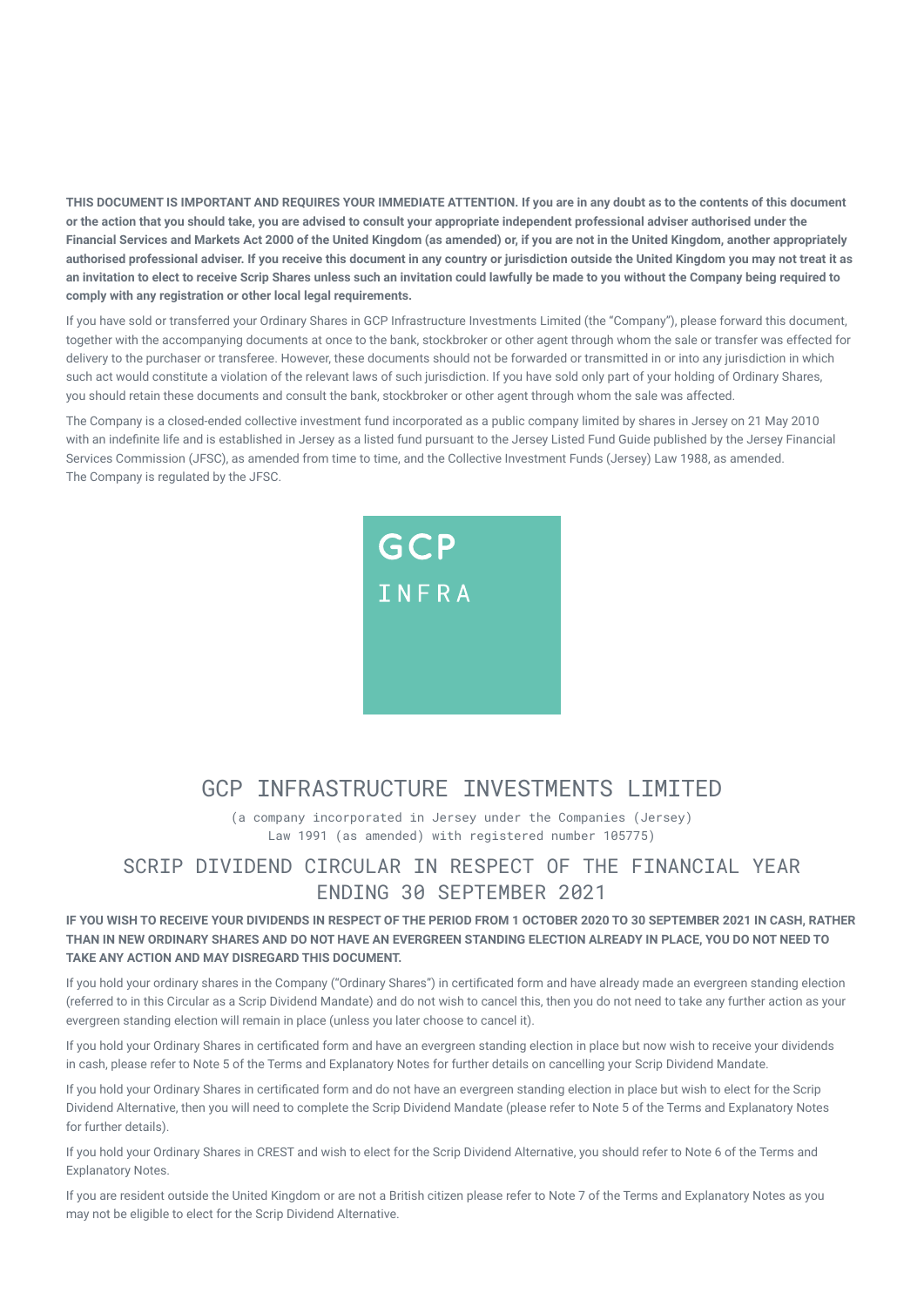# INDICATIVE QUARTERLY DIVIDEND TIMETABLE

For the period 1 October 2020 to 30 September 2021

|                                                                                                                                         | 1 October 2020 to                      | 1 January 2021 to                 | 1 April 2021 to                        | 1 July 2021 to                         |
|-----------------------------------------------------------------------------------------------------------------------------------------|----------------------------------------|-----------------------------------|----------------------------------------|----------------------------------------|
|                                                                                                                                         | 31 December 2020                       | 31 March 2021                     | 30 June 2021                           | 30 September 2021                      |
| Declaration of dividend<br>(the "Relevant Declaration Date")                                                                            | 22 January 2021                        | 21 April 2021                     | 27 July 2021                           | 21 October 2021                        |
| Ex-Dividend Date (the "Relevant XD Date")                                                                                               | 4 February 2021                        | 6 May 2021                        | 5 August 2021                          | 4 November 2021                        |
| Record date (the "Relevant Record Date")                                                                                                | 5 February 2021                        | 7 May 2021                        | 6 August 2021                          | 5 November 2021                        |
| Reference Share Price of Scrip Shares<br>(the "Relevant Scrip Share Reference<br><b>Price")</b> calculated and published                | 11 February 2021                       | 13 May 2021                       | 12 August 2021                         | 11 November 2021                       |
| Last time and date for receipt of<br>Scrip Dividend Mandates and CREST<br>dividend elections (the "Relevant Dividend<br>Deadline Date") | 5.00 p.m. (GMT) on<br>23 February 2021 | 5.00 p.m. (GMT) on<br>25 May 2021 | 5.00 p.m. (GMT) on<br>24 August 2021   | 5.00 p.m. (GMT) on<br>24 November 2021 |
| Dividend payment date (the "Relevant"<br><b>Dividend Payment Date")</b>                                                                 | 9 March 2021                           | 8 June 2021                       | 9 September 2021                       | 9 December 2021                        |
| Expected time and date for admission                                                                                                    |                                        |                                   |                                        |                                        |
| to listing and to trading of Ordinary<br>Shares issued through the Scrip Dividend<br>Alternative (the "Relevant Admission Date")        | 8.00 a.m. (GMT) on<br>9 March 2021     | 8.00 a.m. (GMT) on<br>8 June 2021 | 8.00 a.m. (GMT) on<br>9 September 2021 | 8.00 a.m. (GMT) on<br>9 December 2021  |

**Please note:** the above dates and times are indicative only and may be subject to change at the Directors' absolute discretion. Finalised dates will be communicated at the time of declaration of each dividend.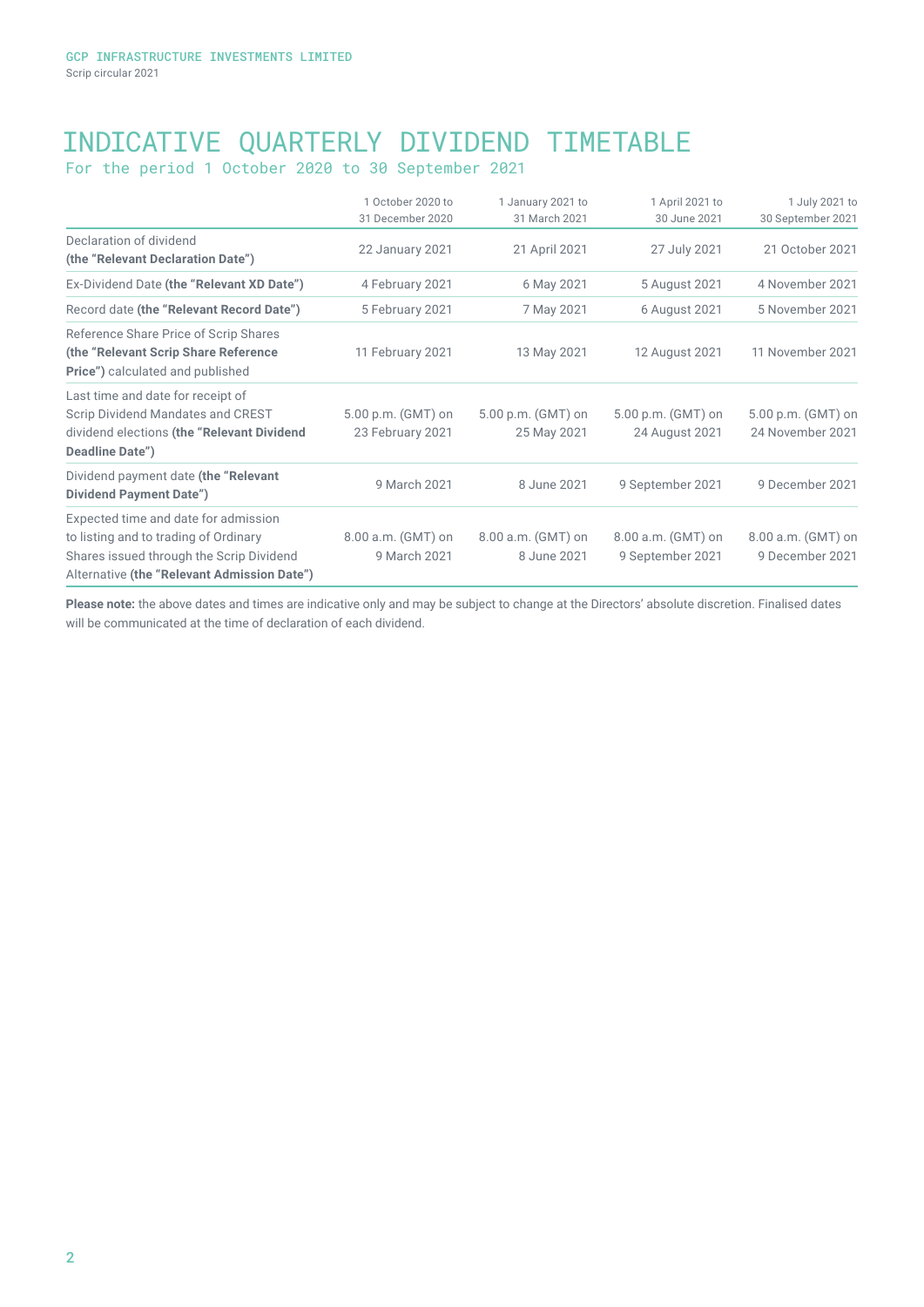# GCP INFRASTRUCTURE INVESTMENTS LIMITED 12 Castle Street, St Helier, Jersey, JE2 3RT

(a company incorporated in Jersey under the Companies (Jersey) Law 1991 (as amended) with registered number 105775)

22 January 2021

To the holders of Ordinary Shares in the Company ("Shareholders")

# Dear Shareholder

### **SCRIP DIVIDEND ALTERNATIVE**

#### **Background**

The Company's investment objectives are to provide its Shareholders with regular, sustained, long-term dividends and to preserve the capital value of its investment assets over the long term by generating exposure to UK infrastructure Project Companies, their owners or their lenders and related and/or similar assets which provide regular and predictable long-term cash flows. The Company pays dividends on a quarterly basis, with dividends typically declared in January, April, July and October in each financial year.

In accordance with the articles of association of the Company (the **"Articles"**) and a shareholder resolution passed at the annual general meeting of the Company held on 9 February 2018 (the **"Existing Shareholder Authority"**), the Directors may offer Shareholders a scrip dividend alternative (the **"Scrip Dividend Alternative"**) whereby Shareholders may elect to receive new Ordinary Shares (**"Scrip Shares"**) instead of their cash dividend payments (the **"Relevant Dividends"**). The Existing Shareholder Authority will expire at the conclusion of the annual general meeting of the Company to be held in 2023.

The Scrip Dividend Alternative enables Shareholders to increase their holding in the Company without incurring dealing costs and benefits the Company through the retention of cash which would otherwise be paid out as a cash dividend. Any such retained cash may be reinvested in accordance with the Company's investment objective and investment policy and/or used for working capital purposes.

The purpose of this Circular is to provide Shareholders with further details of the Scrip Dividend Alternative in respect of the period from 1 October 2020 to 30 September 2021.

### Scrip Dividend Alternative

The Company offers the Scrip Dividend Alternative for Ordinary Shareholders on the register on the Relevant Record Date and issues Scrip Shares to those Shareholders who indicate that they wish to receive Scrip Shares in lieu of cash.

Shareholders who make valid elections for the Scrip Dividend Alternative will receive an amount of Scrip Shares based on the value of the Relevant Dividend and the average mid-market price per Ordinary Share during the period from the Relevant XD Date and the four subsequent dealing days. Further details of the formulae used for calculating the Scrip Share entitlement are set out in Note 4 of the Terms and Explanatory Notes of this Circular.

The indicative timetable for the Relevant Dividends in respect of the period from 1 October 2020 to 30 September 2021 is set out on page 2 of this Circular. Details of each Relevant Dividend (including the Relevant Declaration Date, Relevant XD Date, Relevant Record Date, Relevant Scrip Share Reference Price, Relevant Dividend Deadline Date, Relevant Dividend Payment Date and Relevant Admission Date) will be published on the Company's website and notified to Shareholders by way of an announcement via a Regulatory Information Service.

The Terms and Explanatory Notes section of this Circular provides more information on the Scrip Dividend Alternative and some of the UK taxation consequences as at the date of this Circular.

# Action to be taken – all Shareholders

Shareholders should be aware that the Scrip Dividend Alternative described in this Circular is subject to certain terms and conditions, which are set out in full in the Terms and Explanatory Notes. **It is recommended that you read the Terms and Explanatory Notes in full before completing the Scrip Dividend Mandate (for Shareholders who hold their Ordinary Shares in certificated form) or Dividend Election Input Message (for Shareholders who hold their Ordinary Shares in CREST), as appropriate.**

Shareholders should note that the Scrip Dividend Alternative is offered at the absolute discretion of the Directors and, in particular, is conditional upon the admission of the relevant Scrip Shares to listing on the Official List and to trading on the London Stock Exchange. **When considering what action to take, Shareholders are advised to obtain appropriate professional financial and/or tax advice.**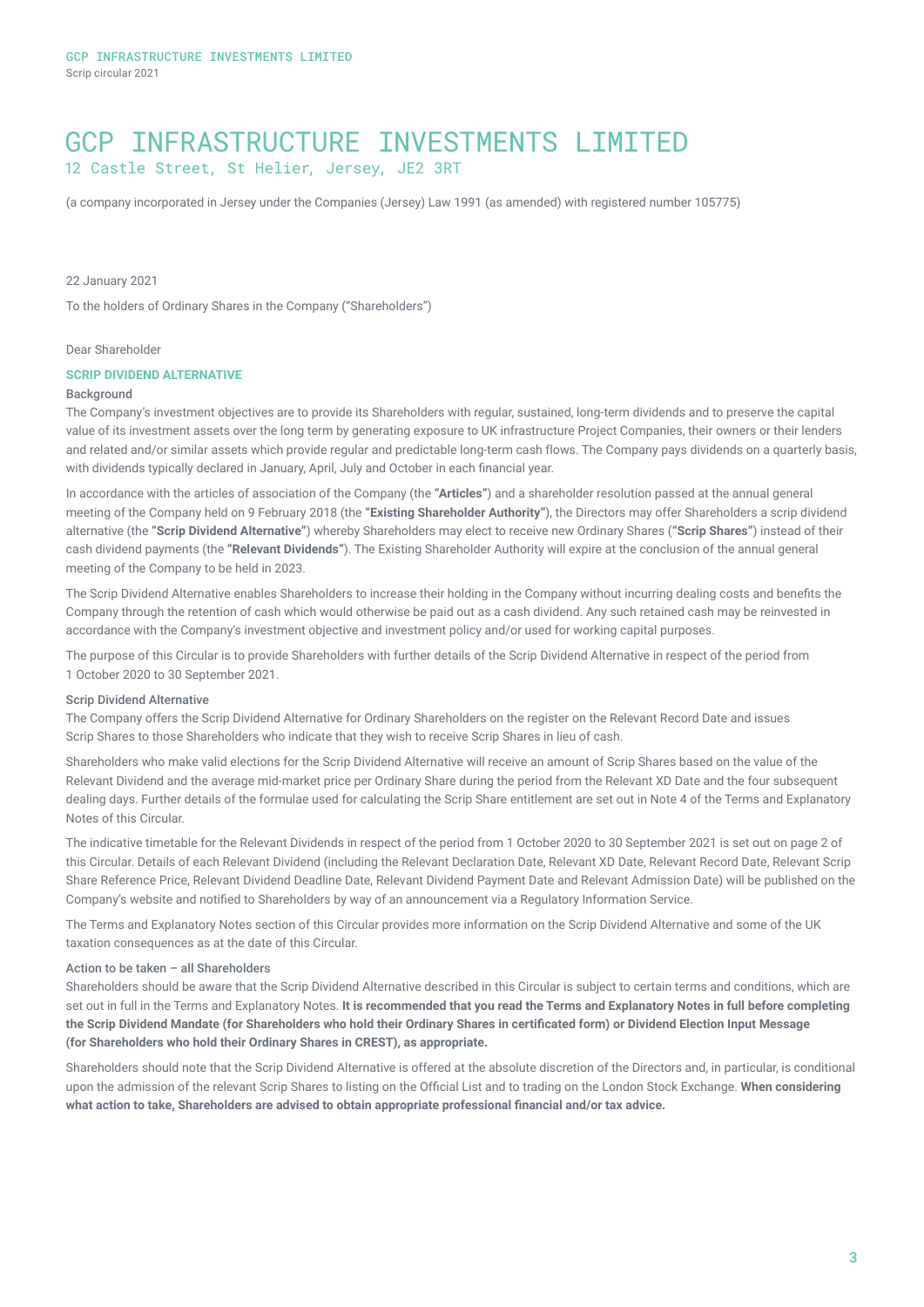# GCP INFRASTRUCTURE INVESTMENTS LIMITED CONTINUED 12 Castle Street, St Helier, Jersey, JE2 3RT

# **FOR SHAREHOLDERS WISHING TO RECEIVE CASH DIVIDENDS**

**If you wish to continue to receive your dividends in cash (rather than in the form of Scrip Shares) and do not have a Scrip Dividend Mandate already in place, you do not need to take any action.** Your full cash dividend entitlement will continue to be paid to you in the usual manner on the Relevant Dividend Payment Dates.

If you hold your Ordinary Shares in certificated form and have a Scrip Dividend Mandate in place but now wish to receive your dividends in cash, please refer to Note 5 of the Terms and Explanatory Notes for further details on cancelling your Scrip Dividend Mandate.

# **FOR SHAREHOLDERS WISHING TO RECEIVE SCRIP DIVIDENDS**

If you wish to elect for the Scrip Dividend Alternative then the action to be taken depends on whether you hold your Ordinary Shares in certificated form or in uncertificated form (that is, in CREST).

# For Shareholders who hold their Ordinary Shares in certificated form

If you hold your Ordinary Shares in certificated form and have already completed a Scrip Dividend Mandate and do not wish to cancel this, then you do not need to take any further action as your Scrip Dividend Mandate will remain in place (unless you later choose to cancel it).

If you hold share certificates for your Ordinary Shares and do not have a Scrip Dividend Mandate in place but wish to elect for the Scrip Dividend Alternative, then you will need to complete the Scrip Dividend Mandate (please refer to Note 5 of the Terms and Explanatory Notes for further details). The Scrip Dividend Mandate may be cancelled at any time and will apply in relation to all your Ordinary Shares.

The Scrip Dividend Mandate should be completed online via **www.signalshares.com**. Further details, including contact details for those Shareholders requiring assistance, are set out in Note 5 of the Terms and Explanatory Notes.

## For Shareholders who hold their Ordinary Shares in CREST

Shareholders who hold their Ordinary Shares in CREST and wish to receive Scrip Shares in lieu of all or part of their cash dividend may elect for the Scrip Dividend Alternative by submitting a **Dividend Election Input Message** (as defined in the CREST Manual, available via **www.euroclear.com/CREST**). CREST Shareholders will need to make separate elections through CREST in respect of each Relevant Dividend.

Further details are set out in Note 6 of the Terms and Explanatory Notes.

Yours faithfully

**Ian Reeves CBE** Chairman For and on behalf of GCP Infrastructure Investments Limited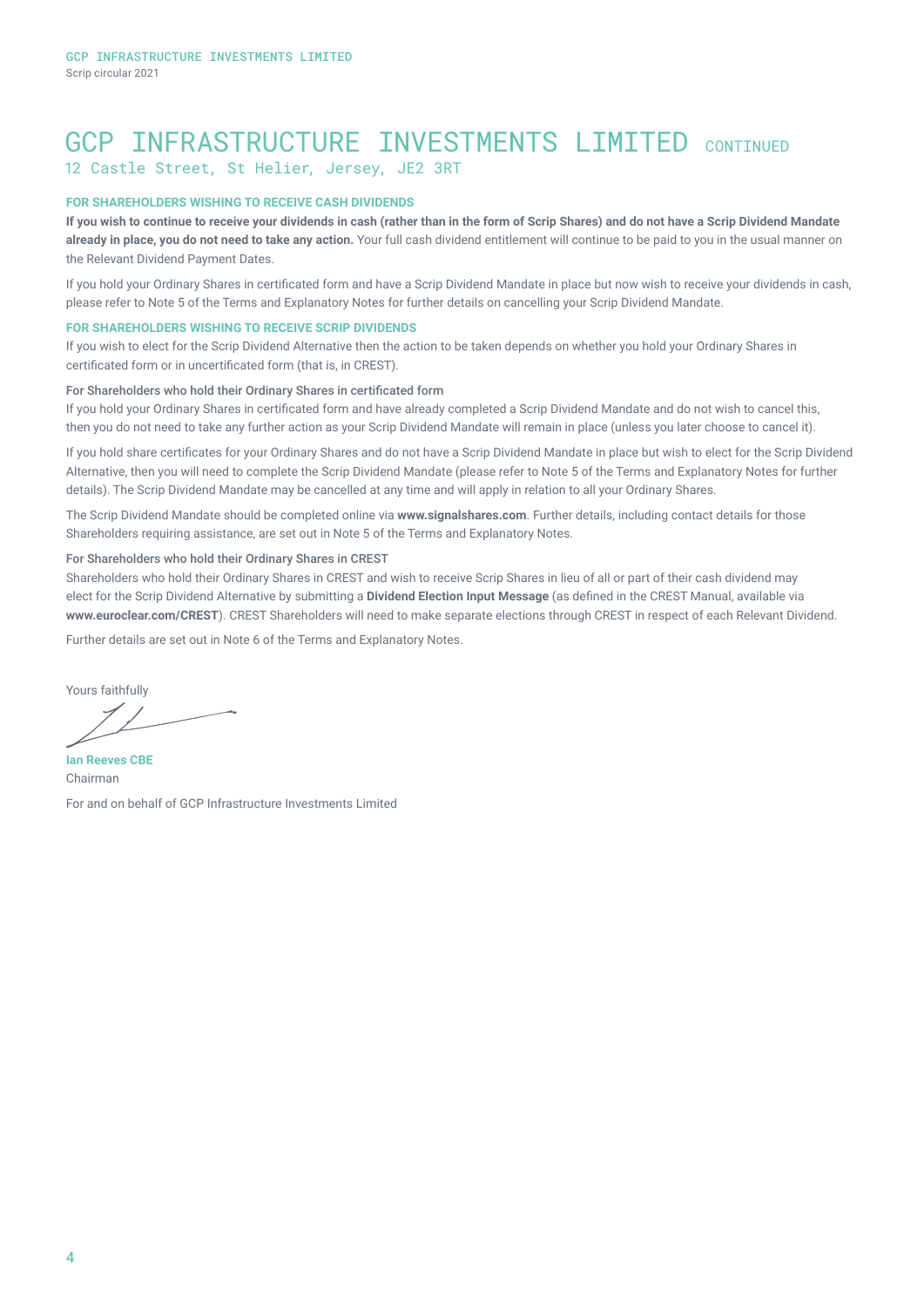# TERMS AND EXPLANATORY NOTES

## 1. **TERMS OF ELECTION**

Shareholders with Ordinary Shares registered in their names at the close of business on the Relevant Record Date may elect to receive their entitlement to the relevant cash dividend (the **"Full Cash Dividend"**) in the form of Scrip Shares credited as fully paid at the Relevant Scrip Share Reference Price per Ordinary Share, instead of in cash.

No fraction of a Scrip Share will be allotted and the cash representing any fractional entitlement to a Scrip Share will be dealt with as described in Note 3 below. All elections will be subject to the conditions specified in Note 2 below and, more generally, the terms set out in this Circular.

**If the terms and conditions are not satisfied, an election will automatically become void and a Shareholder will receive the Full Cash Dividend in the usual manner. The entitlement to receive Scrip Shares under the Scrip Dividend Alternative is personal and non-transferable.**

For Shareholders who hold their Ordinary Shares in certificated form please see Note 5 below for further details of the terms of election.

For Shareholders who hold their Ordinary Shares in CREST please see Note 6 below for further details of the terms of election.

If the Directors decide to offer Scrip Shares instead of a cash dividend for the financial year ending 30 September 2022 or other future periods Shareholders will be informed separately (either by post or by electronic means). Shareholders who hold their Ordinary Shares in certificated form and who already have a Scrip Dividend Mandate in place at that time will continue to receive Scrip Shares.

Any electronic communication sent by a Shareholder to the Company or to the Company's Registrar in accordance with this Circular which is found to contain a computer virus will not be accepted.

#### 2. **CONDITIONS**

The terms and conditions of the Scrip Dividend Alternative may be amended from time to time at the discretion of the Directors. You will be notified of any changes to the terms and conditions by way of an announcement via a Regulatory Information Service. You may cancel your election to receive Scrip Shares under the Scrip Dividend Alternative at any time prior to 5pm (GMT) on a Relevant Dividend Deadline Date (for further details on revocation please refer to Note 5 (if you are a certificated Shareholder) or Note 6 (if you are a CREST Shareholder).

The Scrip Dividend Alternative is conditional on:

- 2.1 listing of the Scrip Shares on the Official List being granted by the Financial Conduct Authority and admission of the Scrip Shares to trading being granted by the London Stock Exchange Group plc (see Note 9 below); and
- 2.2 the Directors not revoking their decision to offer the Scrip Dividend Alternative (see below).

The Directors have the power at any time up to 5pm (GMT) on the Relevant Dividend Deadline Date to revoke their decision to offer the Scrip Dividend Alternative.

It is currently envisaged that the Directors would only revoke their decision to offer the Scrip Dividend Alternative in the event of a change in market conditions or a material fall in the price of the Ordinary Shares, such that the Directors consider that the Scrip Dividend Alternative would be substantially less beneficial to Shareholders accepting the offer or where it would not be in the interests of Shareholders as a whole to offer the Scrip Dividend Alternative, including where the Ordinary Shares trade at a discount to their prevailing published net asset value from time to time.

In the event that any of the conditions cease to be satisfied, a Shareholder will receive the Full Cash Dividend in the usual manner.

# 3. **FRACTIONAL ENTITLEMENTS**

Fractions of Ordinary Shares will not be issued. In accordance with the discretion offered to the Company by the Articles, any fractional entitlements will be retained by the Company. No fractional entitlements will be carried forward to future scrip dividends, nor will they be paid or payable to the relevant Shareholders.

## 4. **BASIS OF ENTITLEMENT**

Your entitlement to Scrip Shares under the Scrip Dividend Alternative in respect of the Relevant Dividend is based on the Relevant Scrip Share Reference Price (as defined below) for each Scrip Share.

In accordance with the Articles, the value of the Scrip Shares shall be calculated by reference to the average of the middle market quotations for a fully paid Ordinary Share, as shown in the Daily Official List of the London Stock Exchange, for the day on which Ordinary Shares are first quoted "ex" the relevant dividend and the four subsequent dealing days, or in such other manner as the Directors may decide (the **"Relevant Scrip Share Reference Price"**).

The formulae used for calculating the Scrip Share entitlement are as follows:

| Number of<br>Ordinary       | Relevant<br>Dividend per | Aggregate dividend<br>available for Scrip |
|-----------------------------|--------------------------|-------------------------------------------|
| Shares held at              | x Ordinary Share         | = Share election                          |
| the Relevant<br>Record Date |                          |                                           |
| and                         |                          |                                           |

Aggregate dividend available for Scrip Share election

Number of Scrip Shares (rounded down to the nearest whole number)

Relevant Scrip Share Reference Price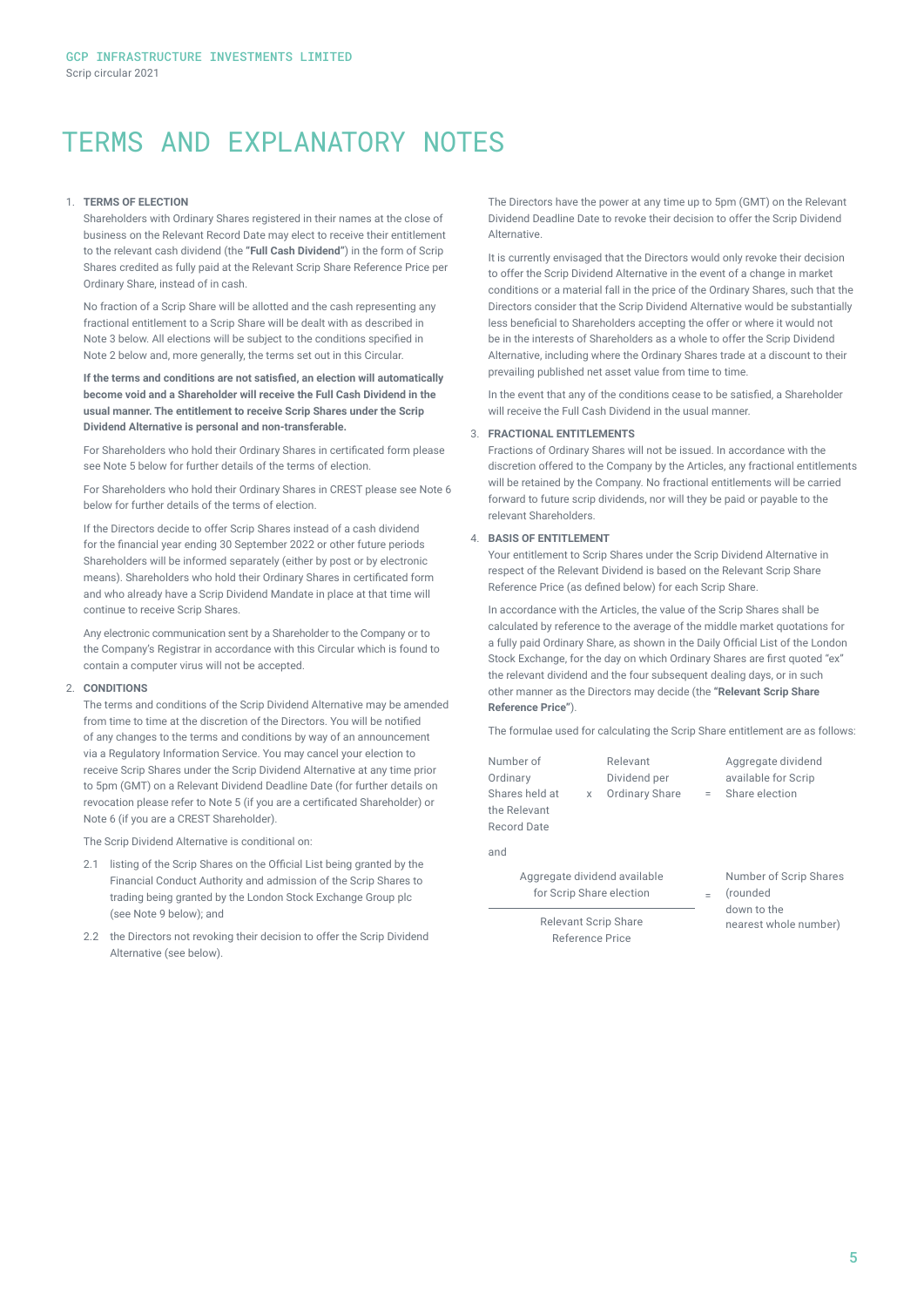# TERMS AND EXPLANATORY NOTES CONTINUED

## 5. **FOR SHAREHOLDERS WHO HOLD THEIR ORDINARY SHARES IN CERTIFICATED FORM ONLY – How to make an evergreen standing election for the Scrip Dividend Alternative**

This Note 5 applies only to Shareholders who hold share certificates for their Ordinary Shares.

Please complete the Scrip Dividend Mandate online at

**www.signalshares.com** by no later than **5.00 p.m. (GMT) on the Relevant Dividend Deadline Date.** The Scrip Dividend Mandate is an evergreen standing election which (unless cancelled) will be applied (a) in relation to all your Ordinary Shares registered in your name at the close of business on the Relevant Record Date; and (b) to the following and all future Relevant Dividends after the Relevant Dividend Deadline Date. In the event a Scrip Dividend Mandate is received after the Relevant Dividend Deadline Date it will be applied in respect of the following and all future Relevant Dividends.

As this is an evergreen standing election, this means that, subject to the conditions set out at Note 2 and, unless cancelled by you (see below), a Scrip Dividend Mandate instructs the Company to treat you as having elected to take the maximum whole number of Scrip Shares available instead of the Full Cash Dividend in respect of **all future dividends** for which a Scrip Dividend Alternative is offered, whether pursuant to the Existing Shareholder Authority or Subsequent Shareholder Authority.

Please note that reference to **"Subsequent Shareholder Authority"** shall mean any renewal of the Scrip Dividend Alternative immediately upon the expiry of the Existing Shareholder Authority or, thereafter, any further renewal of the Scrip Dividend Alternative as a result of a further shareholder authority which takes effect immediately upon the expiry of the previous shareholder authority).

The table on page 2 of this Circular sets out the expected quarterly dividend timetable for the period 1 October 2020 to 30 September 2021. If the Directors decide to offer Scrip Shares instead of a cash dividend for the financial year ending 30 September 2022 or other future periods Shareholders will be informed separately (either by post or by electronic means), and such dividends shall also constitute Relevant Dividends for the purposes of any Scrip Dividend Mandate made by certificated shareholders.

As the Scrip Dividend Mandate will apply to your entire holding of Ordinary Shares, if you acquire or dispose of any Ordinary Shares, the Scrip Dividend Mandate will apply (until cancelled) to your increased or decreased Shareholding as at the Relevant Record Date.

Your Scrip Dividend Mandate may be cancelled by the Company at any time, or by you giving notice to the Registrar online at **www.signalshares.com**. In the event that your revocation is received after 5.00 p.m. (GMT) on the Relevant Dividend Deadline Date then this revocation will take effect in relation to the next and all future Relevant Dividends.

Your Scrip Dividend Mandate will be cancelled automatically if the Company registers a transfer of all your Ordinary Shares or if the Company receives notice of your death.

If you have more than one registered holding please refer to Note 8 below.

**Should you require any assistance in relation to your shareholding in the Company, or be unable to access the Scrip Dividend Mandate online at www.signalshares.com in order to make or cancel your Scrip Dividend Mandate, please contact the Registrar, Link Group, on +44 (0) 371 664 0321** (calls are charged at the standard geographic rate and will vary by provider) or email shareholderenquiries@linkgroup.co.uk. Calls outside the United Kingdom will be charged at the applicable international rate. Opening hours are 9.00 a.m. – 5.00 p.m. (GMT), Monday to Friday excluding public holidays in England and Wales.

Please note that the Registrar cannot provide any financial, legal or tax advice and calls may be recorded and monitored for security and training purposes. Please quote your name, address and investor code (located on your share certificate/dividend tax voucher) in all correspondence.

## 6. **FOR SHAREHOLDERS WHO HOLD THEIR ORDINARY SHARES IN UNCERTIFICATED FORM ONLY – How to make elections for the Scrip Dividend Alternative**

This Note 6 applies only to Shareholders who hold their Ordinary Shares in CREST.

Terms defined in the CREST Manual (available via **www.euroclear.com/ CREST**) and not re-defined in this Circular shall bear the meanings attributed to them in the CREST Manual unless the context otherwise requires.

#### 6.1 **Election for Scrip Shares**

You can only elect to receive your dividend in the form of new Ordinary Shares by means of CREST procedures to effect such an election. No other form of election will be permitted and if received will be rejected and returned to you. If you are a CREST Personal Member, or other CREST Sponsored Member, you should consult your CREST sponsor, who will be able to take appropriate action on your behalf.

You may elect to receive Scrip Shares in relation to all or part of your holding of the Ordinary Shares registered in your name at the close of business on the Relevant Record Date (as defined on page 2).

The CREST procedures require the use of the Dividend Election Input Message in accordance with the CREST Manual. The Dividend Election Input Message submitted must contain the number of Ordinary Shares on which the election is being made as at the Relevant Record Date. An election using a Scrip Dividend Mandate in relation to Ordinary Shares held in CREST will not be permitted. The Dividend Election Input Message includes a number of fields which, for a valid election to be made, must be input correctly as indicated below:

- (a) **Dividend Election Reference**  you must indicate here a reference for the dividend election which is unique to your CREST participant ID;
- (b) **Account I.D.** if you have more than one member account, you must indicate the member account I.D. to which the election relates;
- (c) **ISIN** this is JE00B6173J15;
- (d) **Distribution type** you must enter "SCRIP" here;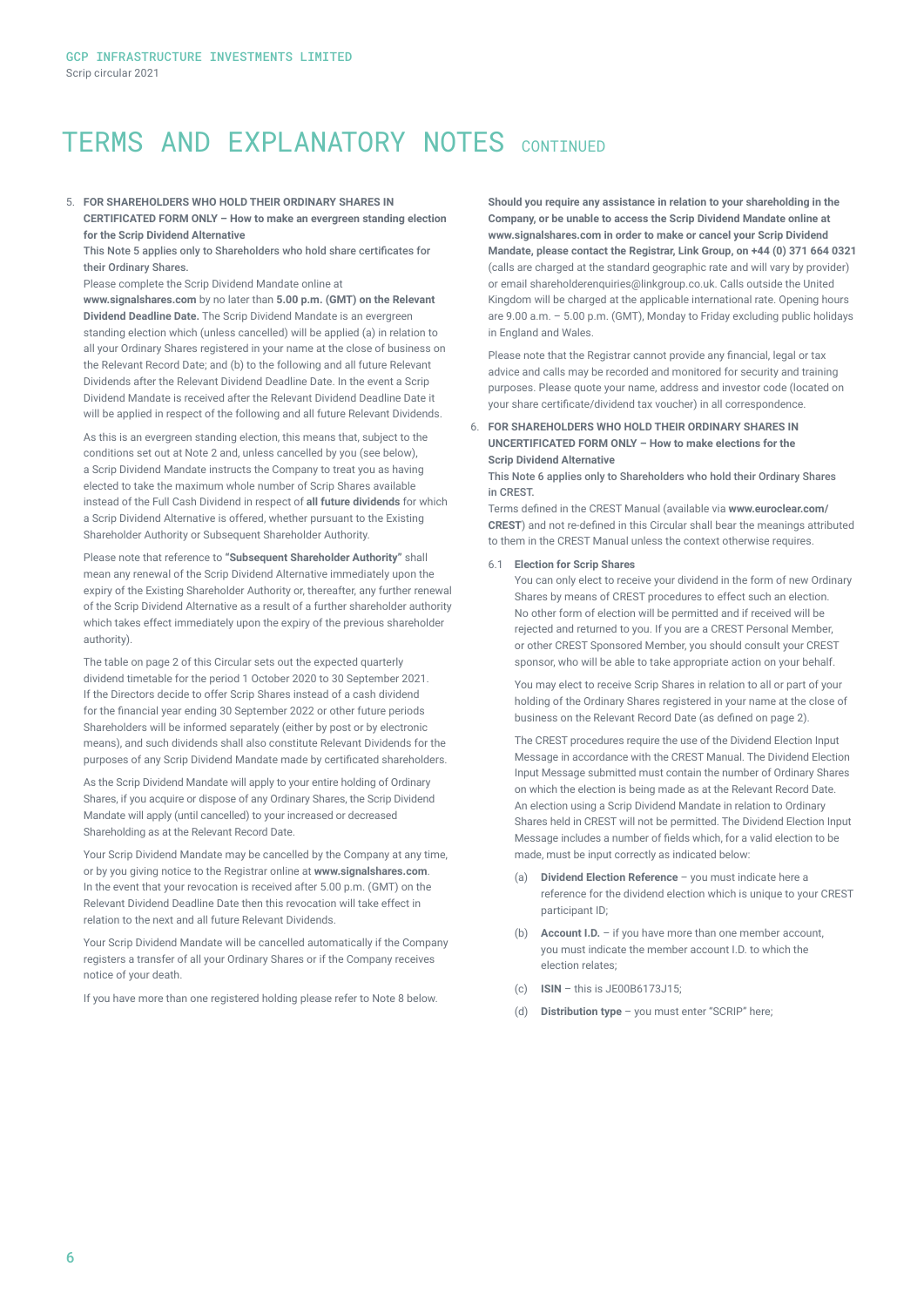- (e) **Corporate Action** you must enter here the Corporate Action number for the dividend on which your election is being made. A Scrip Dividend Mandate cannot be made;
- (f) **Number of shares** you must enter here the number of Ordinary Shares over which your election is made. If you leave this field blank or enter zero your election will be rejected. If you enter a number of Ordinary Shares greater than your holding in CREST on the Relevant Record Date, the election will be applied to the total holding in the relevant CREST member account at the Relevant Record Date; and
- (g) **Contact details**  this field is optional, although you are asked to include details of whom to contact in the event of a query relating to your election.

The Company and/or the Registrar reserve the right to treat as valid an election which is not complete in all respects.

By inputting a Dividend Election Input Message as described above, you confirm your election to participate in the Scrip Dividend Alternative in accordance with the details input and the terms and conditions in this Circular as amended from time to time.

#### **You will need to make separate elections to receive Scrip Shares for each Relevant Dividend.**

#### 6.2 **Partial elections and multiple holdings**

You can elect to receive Scrip Shares in respect of part of your holding. You will receive a cash dividend on the balance of your holding. If you have more than one registered holding please refer to Note 8 below.

#### 6.3 **Timing**

If you wish to receive Scrip Shares in respect of some or all of your holding, you must make your election by 5pm (GMT) on the Relevant Dividend Deadline Date. If your Dividend Election Input Message is not received before 5pm (GMT) on the Relevant Dividend Deadline Date, the Full Cash Dividend will be paid.

#### 6.4 **Cancelling an election**

You may only cancel an election by utilising the CREST procedures for deletions described in the CREST Manual. Your deletion must be received and, in accordance with CREST procedures, accepted by 5pm (GMT) on the Relevant Dividend Deadline Date for it to be valid for the Relevant Dividend. It is recommended that you input any deletion message 24 hours in advance of the above deadline to give the Company and the Registrar sufficient time to accept the deletion. In the event that your cancellation is not accepted by 5pm (GMT) on the Relevant Dividend Deadline Date then this cancellation will not be effective and you will receive Scrip Shares.

#### 6.5 **Basis of entitlement**

Your entitlement to Scrip Shares is calculated as set out in Note 4 above. Once your Scrip Shares have been allotted, a dividend confirmation will be sent to you showing the number of Scrip Shares allotted, the Relevant Scrip Share Reference Price and the total cash equivalent of the Scrip Shares for tax purposes.

#### 6.6 **Residual cash balance**

Fractions of Ordinary Shares will not be issued. In accordance with the discretion afforded to the Company under the Articles, any fractional entitlement will be retained by the Company. No fractional entitlements will be carried forward to future scrip dividends nor will they be paid or payable to the relevant shareholders.

#### 6.7 **Future dividends**

If you wish to receive Scrip Shares for future Relevant Dividends, **you must complete a Dividend Election Input Message on each occasion.** If you do not complete a Dividend Election Input Message, you will receive your dividend in cash.

If the Directors decide not to offer a Scrip Dividend Alternative in respect of any dividend in the future, the Full Cash Dividend will be paid to you in the usual manner.

#### 7. **OVERSEAS SHAREHOLDERS**

The opportunity to elect to receive Scrip Shares in place of a cash dividend is not being offered to, or for the account of, any citizen, national or resident of Australia, Canada, Japan, South Africa or the United States, any corporation, partnership or other entity created or organised in, or under the laws of, Australia, Canada, Japan, South Africa or the United States, or any political sub-division of these countries, or with a registered address in any of these countries or any estate or trust the income of which is subject to United States federal or Australian or Canadian or Japanese or South African income taxation regardless of its source. "United States" means the United States of America (including the District of Colombia). Reference to Australia, Canada, Japan, South Africa and the United States include their territories, possessions and all areas subject to their jurisdiction.

No person receiving a copy of this Circular and/or a Scrip Dividend Mandate in any territory other than the United Kingdom may treat the same as constituting an invitation to him unless in such territory such an invitation could lawfully be made to him without compliance with any registration or other legal requirements. It is the responsibility of any such person wishing to elect to receive new Ordinary Shares, either in respect of this invitation or by way of mandate under the Scrip Dividend Alternative scheme to satisfy himself as to the full observance of the laws of such territory, including obtaining any governmental or other consents which may be required and observing any other formalities needing to be observed in such territory.